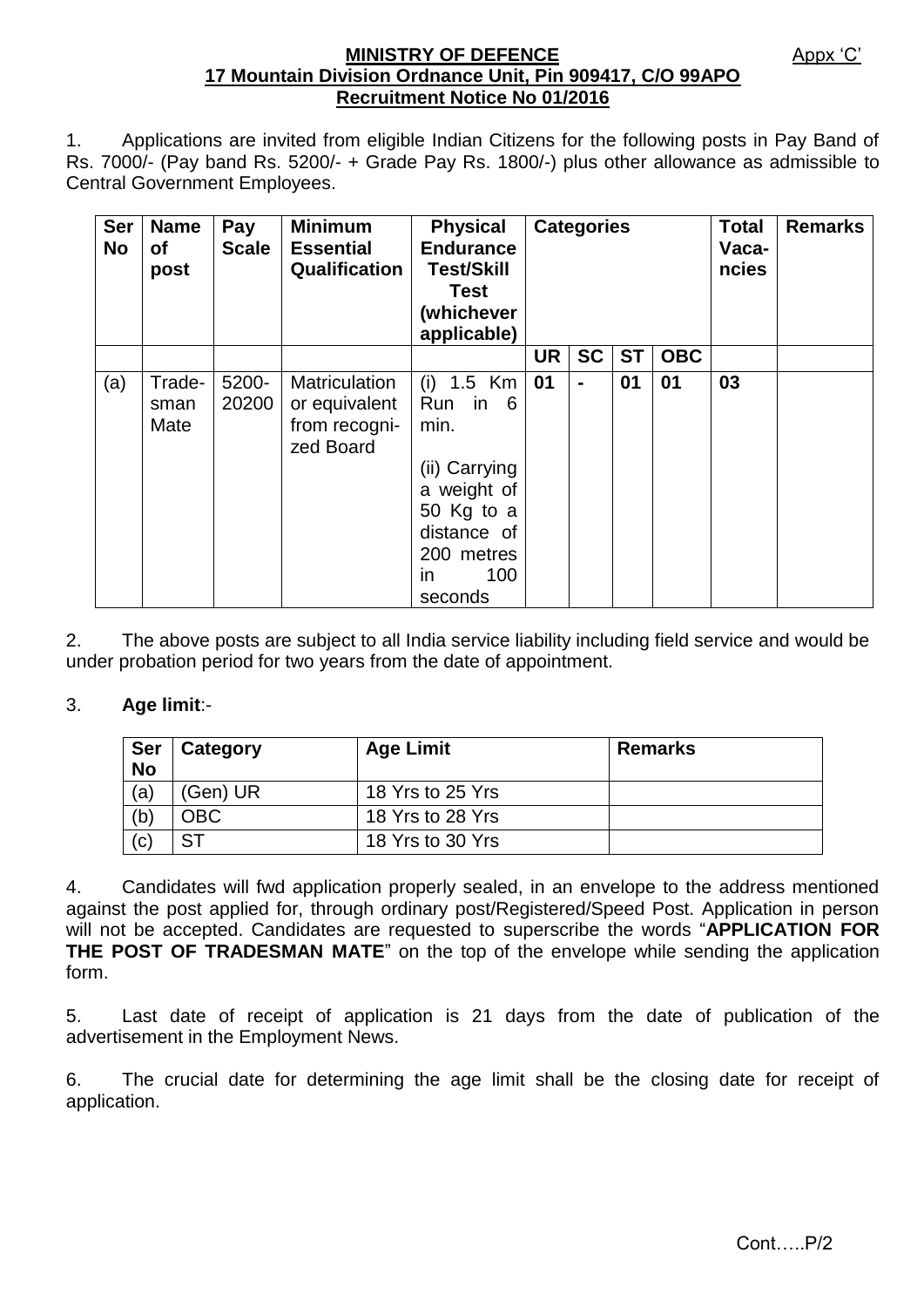7. Photocopy of the following documents/certificates to be attached alongwith application duly self attested:-

(a) Two passport size photographs duly self attested, one on right corner of application and one on Acknowledgement Card.

- (b) Attested copies of following certificate will also be submitted with application:-
	- (i) Education qualification certificate.
	- (ii) Date of Birth Certificate.
	- (iii) Caste certificate where applicable.

(iv) Discharge certificate for Ex-serviceman or NOC from the competent authority for serving Defence Personnel who are completing the prescribed period of Army Services within a year from the last date for receiving application.

(c) Self Addressed envelope affixing postal stamps of Rs. 25/-

Note-1 Central Government Civilian employees must furnish "**No Objection Certificate**" from their employer/Office at the time of the test else their candidature will be cancelled.

8. Incomplete / ineligible applications will be deemed invalid and rejected without intimation to the candidate. Only the eligible candidates will be called for written examination.

9. It is made clear that merely fulfilling the basic essential qualification requirements does not automatically entitle a person to be called for test. The selection will be made strictly on merit basis. The decision of appointing authority regarding selection / rejection will be final. It is also made clear that the number of posts / vacancies are tentative and recruitment process can be cancelled/suspended/terminated by the Appointing authority at any stage, due to administrative reasons. Number of vacancies may increase or decrease at the discretion of competent authority/ appointing authority.

10. The question paper written test (objective type) will be bilingual i.e. English and Hindi as under:-

| Subject                | Number of | Maximum      | Duration | <b>Remarks</b>      |  |
|------------------------|-----------|--------------|----------|---------------------|--|
|                        | Questions | <b>Marks</b> |          |                     |  |
| General                | 25        | 25           | 2 hours  | The standard of     |  |
| Intelligence and       |           |              |          | question will be of |  |
| Reasoning              |           |              |          | matriculation.      |  |
| <b>Numerical</b>       | 25        | 25           |          |                     |  |
| Aptitude               |           |              |          |                     |  |
| <b>General English</b> | 50        | 50           |          |                     |  |
| General                | 50        | 50           |          |                     |  |
| Awareness              |           |              |          |                     |  |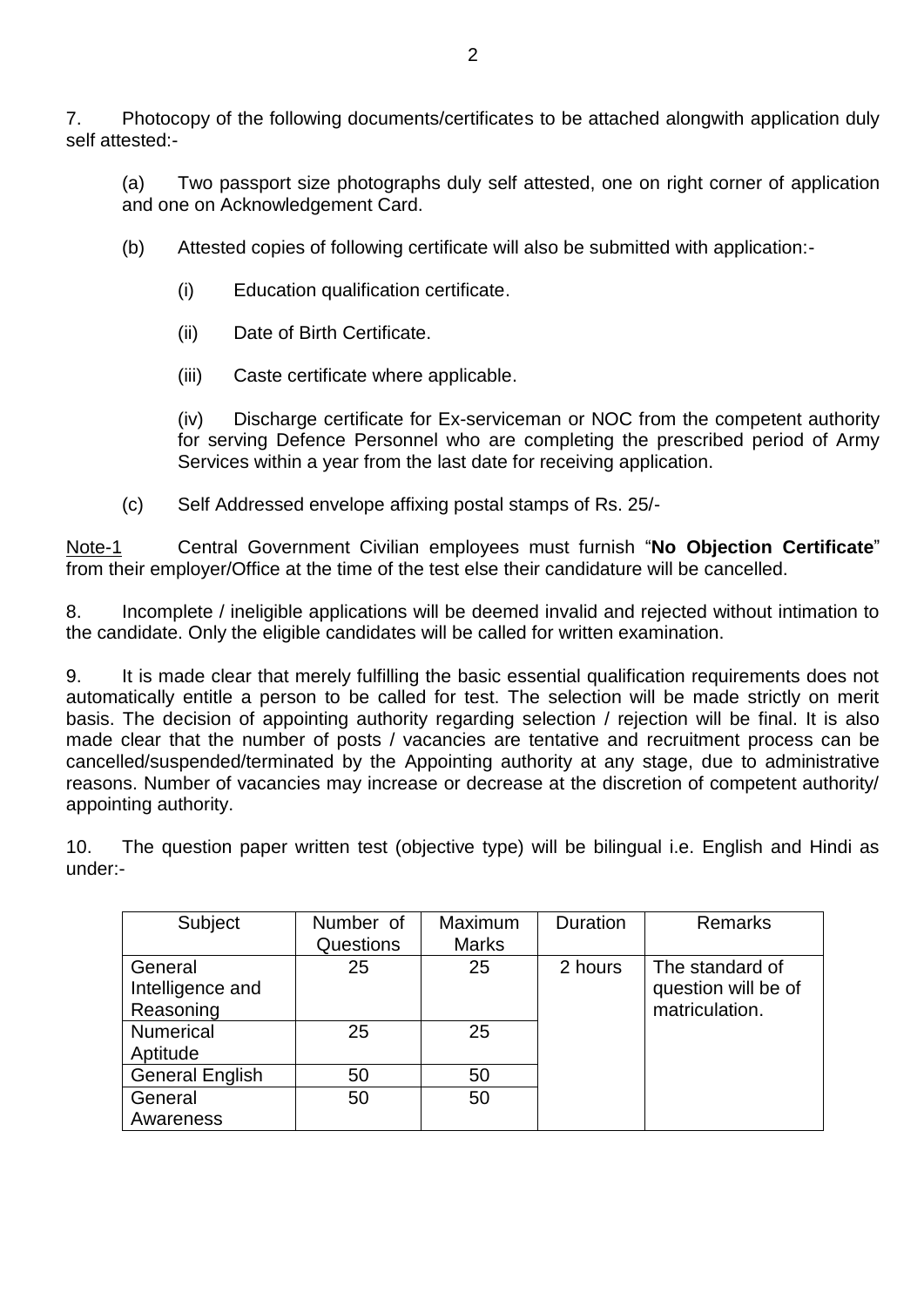11. Canvassing in any form shall disqualify the candidates. No enquiry or correspondence will be entertained.

12. No TA/DA is admissible. Duration of each test can be two to five days or more. Candidates will make their own arrangement for lodging/boarding during the test.

13. **Own Risk**. Candidates will be appearing for Physical Test/Endurance Test at their own risk. Any injury/accident/death if any sustained by the candidates during tests, authorities will not be held responsible nor any compensation will be paid.

14. **Warning**. All applicants are warned to be careful from the self styled agents and also requested to report to Commanding Officer of 17 Mtn Div Ord Unit against any malpractice seen/observed by them.

> **Commanding Officer 17 Mtn Div Ord Unit**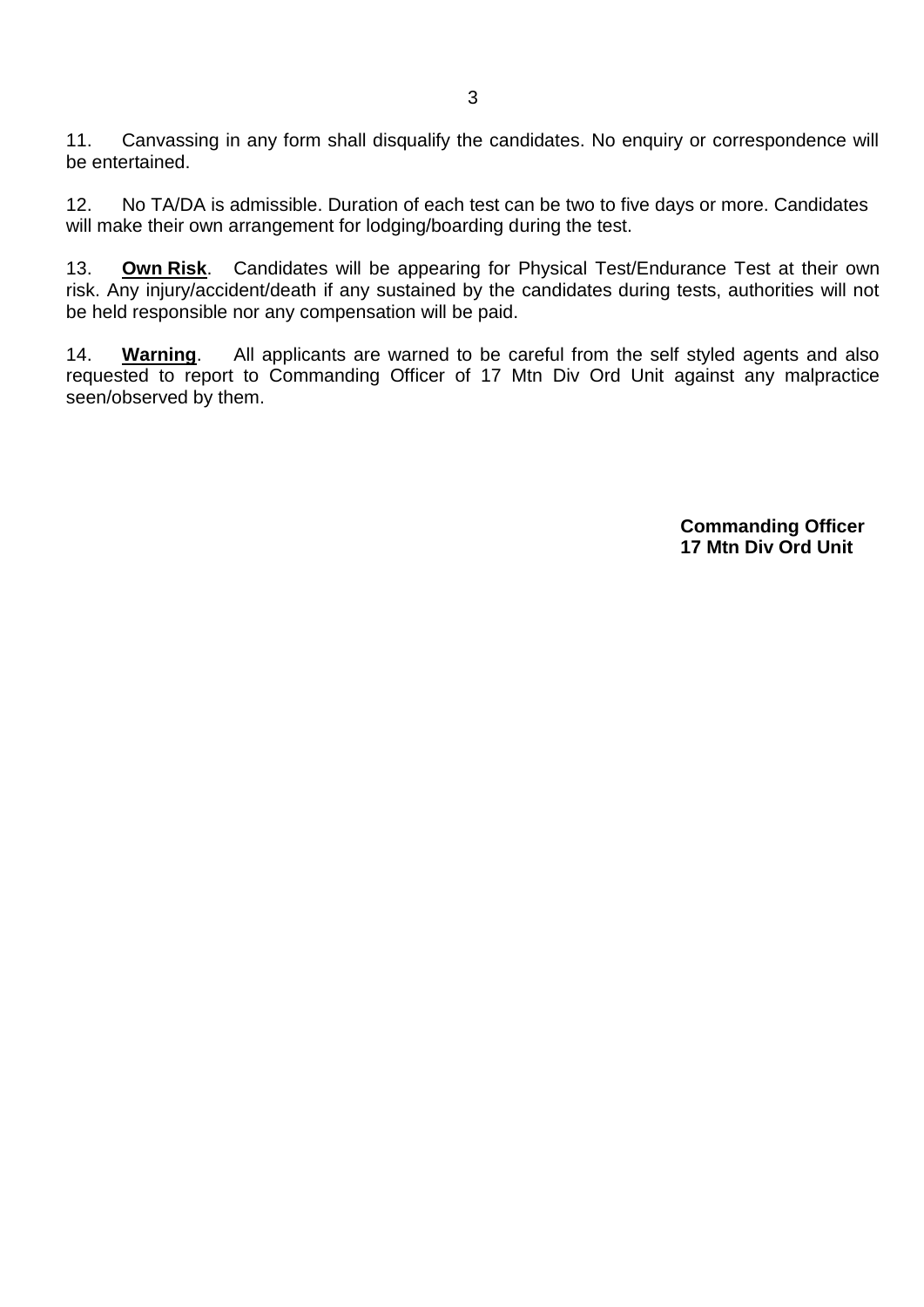To,

17 Mtn Div Ord Unit PIN-909417 C/o 99 APO

Affix recent Passport size photograph

## **APPLICATION FOR RECRUITMENT Recruitment Notice No 01/2016**

| 1 <sub>1</sub> | Post applied for                        | : Tradesman Mate             |
|----------------|-----------------------------------------|------------------------------|
| 2.             | Name of Candidate<br>(in block letters) |                              |
| 3.             | Father`s/Husband Name                   |                              |
| 4.             | Date of Birth                           | <b>YY</b><br><b>DD</b><br>MM |
| 5.             | Correspondence Address:-                |                              |
|                |                                         |                              |
|                |                                         |                              |
|                |                                         |                              |
| 6.             | <b>Permanent Address:-</b>              |                              |
|                |                                         |                              |
|                |                                         |                              |
|                |                                         |                              |
|                |                                         |                              |

# 7. Educational Qualification (From Recognized Board).

| S.No | Qualification | Name of School/<br>College | Name of Board/<br><b>University</b> | Percentage<br>of Marks<br>Obtained |
|------|---------------|----------------------------|-------------------------------------|------------------------------------|
|      |               |                            |                                     |                                    |
|      |               |                            |                                     |                                    |
|      |               |                            |                                     |                                    |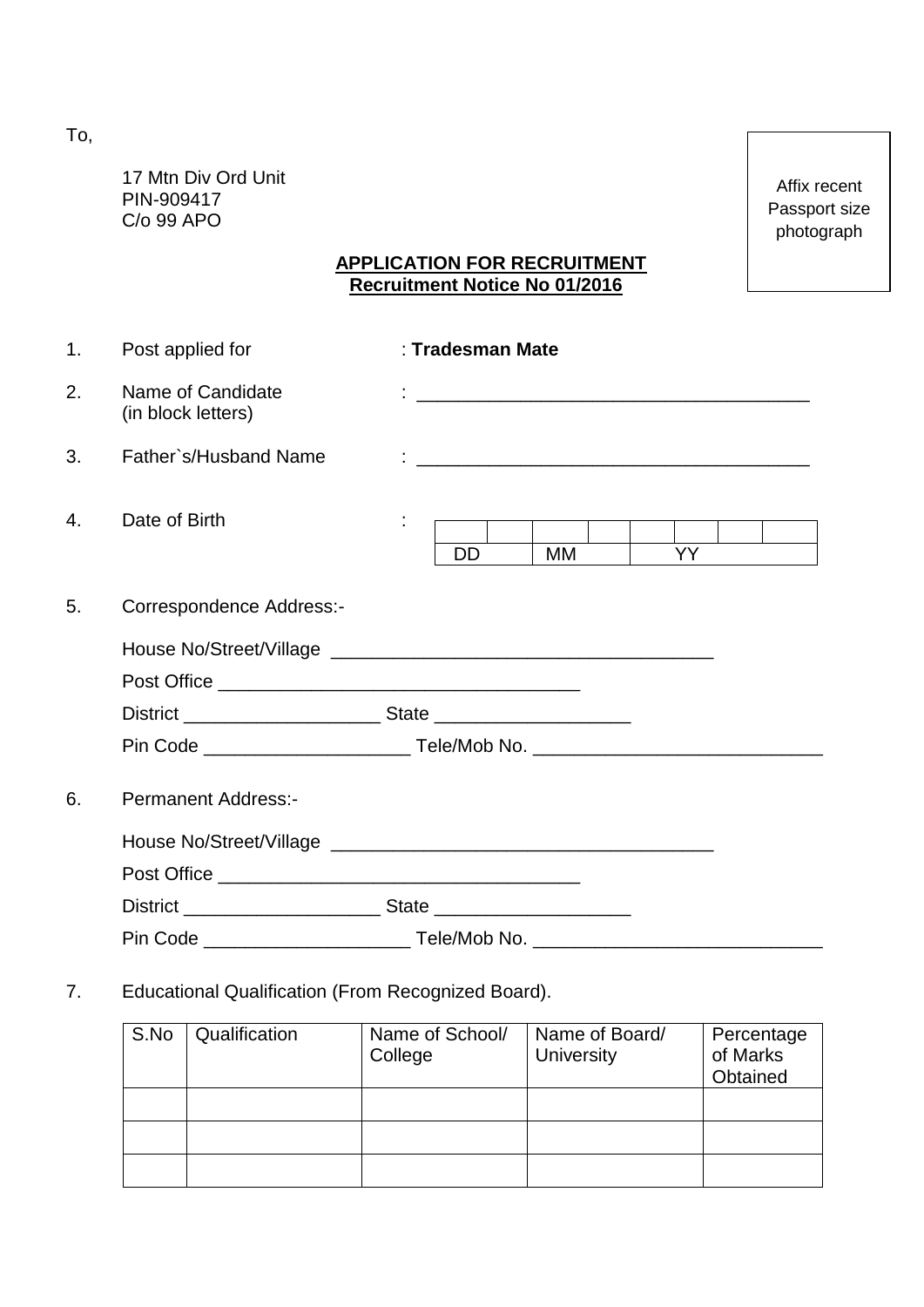| 8. | Category for which applied:- | Gen(UR)   OBC |  |
|----|------------------------------|---------------|--|
|    |                              |               |  |

- 9. Whether registered with any Employment Exchange Yes/No ...................... (if yes, mention registration No. and name of Employment Exchange)
- 10. Whether employment in Central Government services? Yes / No \_\_\_\_\_\_\_\_\_\_\_\_\_\_\_\_

if yes, give details as under:-

| Name of Employer | <b>Office Address</b> | Name of the Post | Date of Appointment |
|------------------|-----------------------|------------------|---------------------|
|                  |                       |                  |                     |
|                  |                       |                  |                     |
|                  |                       |                  |                     |
|                  |                       |                  |                     |

11. I shall appear for physical test/endurance test at my OWN RISK and unit will not be responsible for any kind of injury/death if sustained during physical test.

12. Additional information:-

| (a) | Have you ever been involved in any criminal case                                                                                                             |  |
|-----|--------------------------------------------------------------------------------------------------------------------------------------------------------------|--|
| (b) | Have you ever been arrested/prosecuted                                                                                                                       |  |
| (c) | Have you ever been convicted by any Court                                                                                                                    |  |
| (d) | Is any case pending against you in any Court                                                                                                                 |  |
| (e) | Is any case pending against you in any Police Station _                                                                                                      |  |
| (f) | Have you been ever debarred from appearing in any<br>Examination by UPSC/Govt of India/State Govt/University/<br>Board or any other Educational Institution. |  |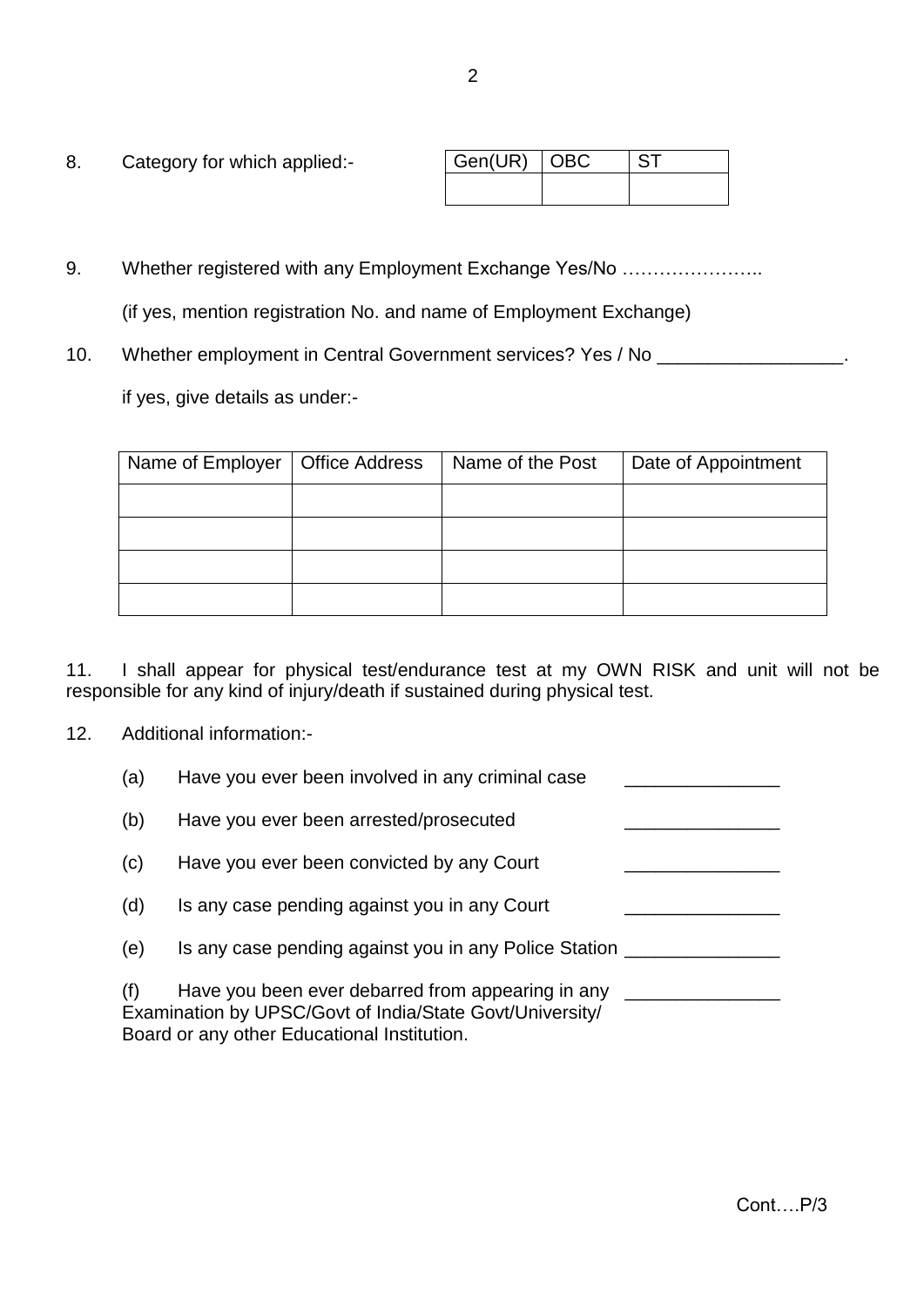#### **DECLARATION**

13. I hereby certify that above particulars mentioned in the application are correct and true to the best of my knowledge and belief. I understand that in the event of information being found false or incorrect at any stage or not satisfying the eligibility criteria according to the requirements of the advertisement, my candidature/appointment is liable to be cancelled /terminated. I am willing to serve anywhere. I agree that department has the right to transfer me to anywhere in India.

| Dated: |                                                                                                                                    |
|--------|------------------------------------------------------------------------------------------------------------------------------------|
| Place: | (Signature of the candidate)                                                                                                       |
|        | FOR OFFICE RECORD ONLY                                                                                                             |
| 1.     |                                                                                                                                    |
| 2.     |                                                                                                                                    |
| 3.     | Reason for rejection: Underage/Overage/Documents incomplete/ Photo or documents not<br>attested/Any other reason to be specified:- |
|        |                                                                                                                                    |
|        |                                                                                                                                    |
| 4.     |                                                                                                                                    |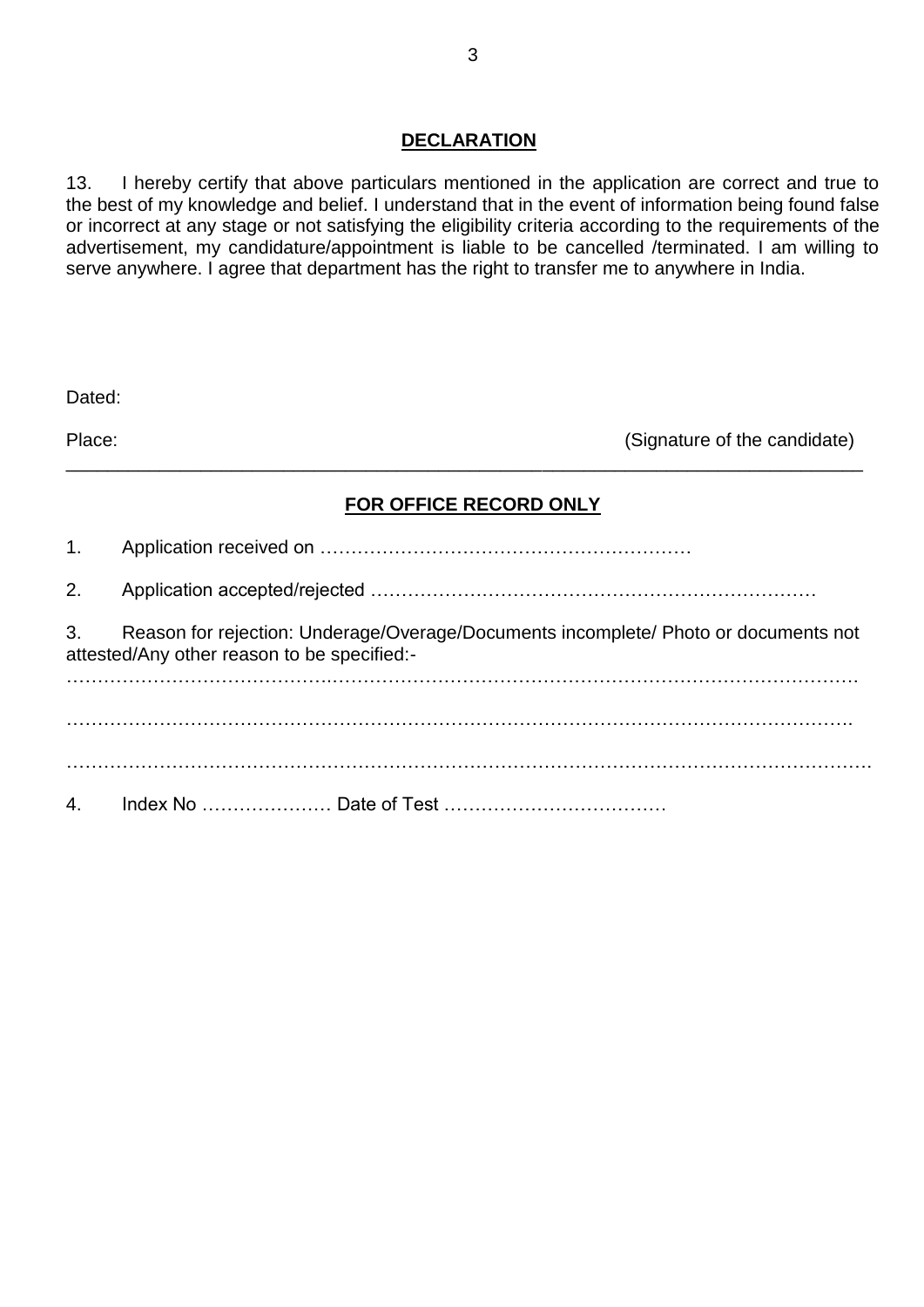# **ACKNOWLEDGEMENT CARD**

Affix recent Passport size photograph

| 1. | Name                            | <u> 1989 - Johann John Stone, mars et al. (1989)</u>       |
|----|---------------------------------|------------------------------------------------------------|
| 2. | Date of Birth                   |                                                            |
| 2. | Father's Name                   |                                                            |
| 3. | <b>Correspondence Address</b>   |                                                            |
|    | Pin Code ______________________ |                                                            |
| 4. |                                 | Application Accepted/Rejected and date of test if accepted |
| 5. |                                 |                                                            |
| 6. |                                 |                                                            |
| 7. | Venue of Test                   |                                                            |

Signature of Controlling Officer